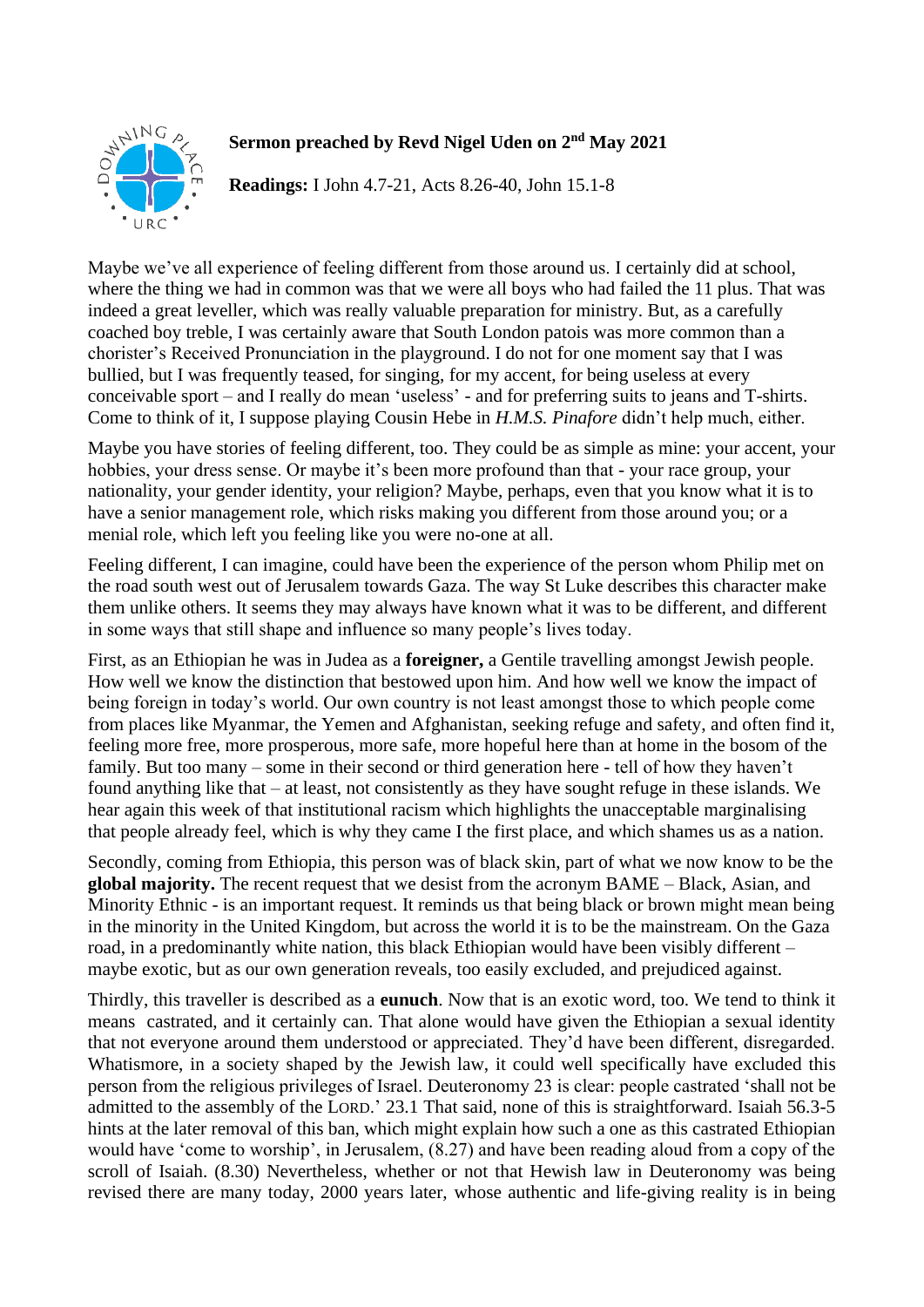LGBTOIA<sup>+</sup>, and who are often discriminated against in a way that those who aren't can only begin to imagine.

Eunuch, however, is not always a word to talk about those who are castrated. Ernst Haenchen suggests 'eunuch' could also mean a high political or military officer. That could fit with the idea that the Ethiopian pilgrim was an important personage back home. Luke tells us he was a court official of the Candace, a queen mother type figure, who ruled the Ethiopians in that part of the country. It appears the official was some sort of Chancellor of the Exchequer – certainly with position; they were, as Acts put it, 'in charge of her entire treasury'. So maybe this one's difference was less to do with sexual identity and more to do with the isolation that comes with position, with status, with responsibility. In this era of pandemic, we may not always agree with those who Govern but we can surely appreciate their need for prayer in the isolation and vulnerability of high office.

So we have met with a foreigner, a black person, who is a eunuch, whatever we choose to see eunuch as meaning. There's enough difference there to imply how easily this one could have been marginalised. And there's one final sign of it. We don't know this person's name. We know the name of the person who stops the chariot to speak about Jesus – it's Philip. Earlier in chapter 8, we learn of a magician who thought so highly of himself that he was called Great, and we are told his name; it's Simon. In the next chapter there's a two-verse account of Peter healing a man who had been bedridden for eight years. In just forty words we learn his name twice: it's Aeneas. But the Ethiopian eunuch remains nameless. Now, of course, it may just be that Luke didn't know his name, or that as he came to write Acts, he had forgotten it. But if he remembered the names of Philip, Simon, and Aeneas, why not this person's, about whom we get such an intimate, detailed and relatively lengthy account? It feels like a particularly poignant way of depicting exclusion.

So, for me, this story illustrates the capacity for society then and society today to marginalise people, and to marginalise them for all sorts of reasons that are actually about their identity and their lifestyle, their status – be it high or low - and about their role.

And so to the Good News. When Philip runs up to the chariot, he hears the Ethiopian Eunuch reading from what we now know as Isaiah 53. It's the bit where the suffering servant is described as being 'like a sheep [who] was led to the slaughter, and like a lamb silent before its shearer. In his humiliation, justice was denied him,' says St Luke. At the eunuch's request, Philip clambers aboard the chariot and uses Isaiah's words to give him a way into explaining the good news of Jesus. The very one who in humiliation had justice denied him, Jesus, as Peter interprets the story, was able by force of grace and love to restore justice and embrace to other humiliated and marginalised ones. Something in that whole story resonated with the eunuch. It's as if he wanted the gift of dignity and acceptance and embrace for his marginalised self, and so asks for baptism – baptism as the sign and seal that we are God's and God is ours, with nothing that will exclude us.

I find here a rich story of the love that God has for us, even when the world does not love us. How God counters the world's exclusion with the divine embrace. The other readings in this service make the direct and logical point that if that is how God loves us, then so should we strive to love one another. The writer of I John is not naïve. It is not assumed that we automatically and authentically love one another as Christ loves us. In one of Scripture's most memorable metaphors, God's love in us is perfected and one might imply, only perfected, as we are engrafted into Christ – like a plant grafted onto a root plant, in order to bear the root plant's fruit. The vine and its grapes as John 15 has it

And such is our Baptism – it's the outward sign of that inner, spiritual process whereby we are enabled to abide in God through Christ, with the ultimate purpose of fulfilling the new commandment, to love as we are loved.

Sometimes true love has to be as self-sacrificing as Jesus's was. It is far from easy. I think of the long-term commitment of a parent to a dependent child, or of partners to a spouse as their